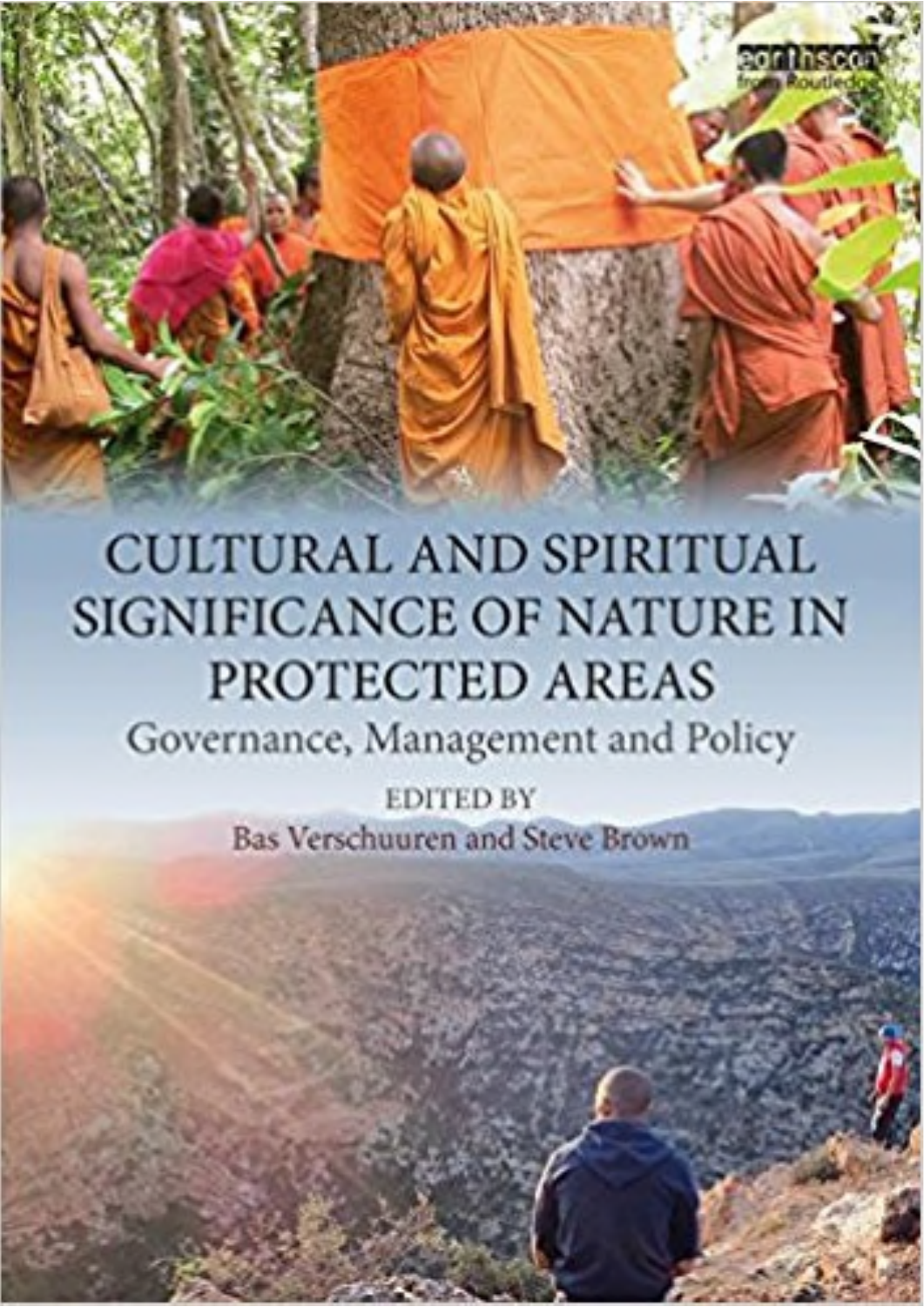# **5 SPIRITUAL GOVERNANCE AS AN INDIGENOUS BEHAVIOURAL PRACTICE**

Implications for protected and conserved areas

*John Studley and Peter Horsley*

# **ABSTRACT**

Many of the world's sacred natural sites are located in territories inhabited by indigenous animistic people and are characterised by spiritual governance, spiritual agency, and biodiversity. Although the significance of indigenous sacred natural sites is being recognised by 'conservationists' as biodiverse refugia, the importance of spiritual governance is not well understood. Through attachment; engagement; and social, cultural, and ritual behaviour, indigenous sacred natural sites reflect the physical, biological, spiritual, and cultural character of everyday lives. Typically, the owners and custodians are *numina*, who place behavioural demands on humankind in return of protection, governance, and blessing. Based on research in southwest China, the aim of this chapter is to provide evidence on the importance of spiritual governance as a prerequisite for protecting the biocultural integrity of many of the world's indigenous sacred natural sites. The chapter concludes with a polycentric legal framework for spiritual governance and examines the implications for the management and governance of protected and conserved areas.

# **PERSONAL STATEMENT**

In 2013, I was prompted to explore the concept of endogenous governance by otherthan-human persons after an online discussion following a biocultural audit of sacred natural sites I conducted in the Kawakarpo Mountains, China. I could not believe I was being asked by the discussants to explain the governance of a sacred natural site (inhabited by a *numina*) using the godless typology of the International Union for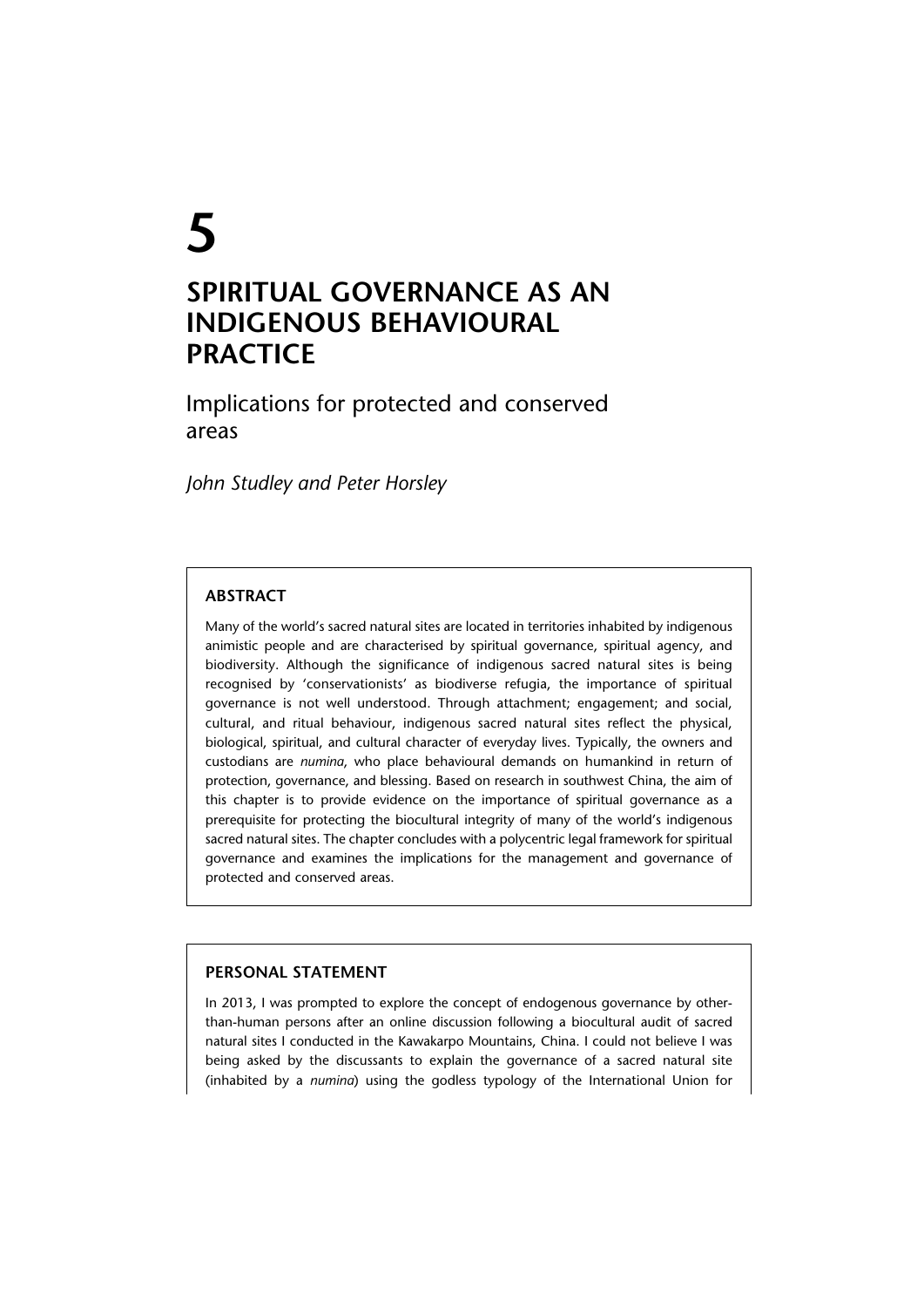Conservation of Nature's matrix. My contribution to this chapter is to elaborate on what I have identified as 'spiritual governance'. It is predicated on the behavioural practices of lay Tibetans in the context of enspirited sacred natural sites and is augmented by my work (published elsewhere) on juristic personhood. I asked Peter Horsley to assist me by providing the legal basis of spiritual governance underpinned by his work among the Maori people of New Zealand. Peter's interests in the subject have been influenced by New Zealand's experience of developing a legal pluralistic response that recognises the profound Maori relationship with the natural world. In addition, he has spent time in several indigenous communities (along with students) in the South Pacific, South Asia, and North America. We have both argued for the application of spiritual governance in the context of protected and conserved areas.

## **Introduction**

The term 'spiritual governance' is being used in this chapter to describe the governance of sacred natural sites that are enspirited by indigenous peoples and consequently inhabited by a *numina* in the context of an animistic worldview. The term en-spirited is used deliberately because it describes a process that is usually contingent on human agency and the prefix 'en- ' denotes conversion from a natural state to an enspirited state.

There is a compelling rationale for expanding the concept of governance so that it embraces spiritual governance (by *numina*) if we are to protect most of the world's biodiversity—not only that found in formally protected areas but especially in conserved areas and indigenous people's sacred natural sites. Spiritual governance is a characteristic behavioural practice found among many of the world's indigenous people who ritually protect most of the world's biodiversity that lies outside of protected areas (Lynch and Alcorn 1993). The institution of spiritual governance and its associated norms are not necessarily perceived as instruments of resource management by the people who practise them. They, however, often show a functional similarity to the institutions of formal nature conservation (Colding and Folke 1997) and should be recognised in conservation planning and within the IUCN'sgovernance matrix.

Although there is phenomenological evidence in the conservation literature (see: Posey 1999; Verschuuren et al. 2010, for example), the term spiritual governance only gained currency within the conservation literature in recent years (Nicholas 2006). This is surprising since it appears to have been a characteristic trait of indigenous animistic cultures dating back to the Neolithic age (Belleza 2014). In terms of recorded history, there is evidence in ancient Greek and Roman worldviews of a spiritual dimension embodied in knowledge, governance, jurisprudence, and statesmanship. Plato and Socrates, in particular, provide a nexus of concepts that are germane to this chapter—including *nomos* (sacred laws), *kybernesis* (spiritually guided governance), *epignosis* (supernatural knowledge), and *gnostikos* (spiritually guided rule) under the aegis of *makro-anthropos* or organicismic cosmology (Fowler et al. 1930).

Spiritual governance and indigenous peoples' sacred natural sites appear to be neglected in conservation design and excluded from the anthropocentric 'governance typology' of the matrix created under the aegis of IUCN (Borrini-Feyerabend and Hill 2015), despite recent attempts to include them (Verschuuren 2016). As a result of the exclusion of spiritual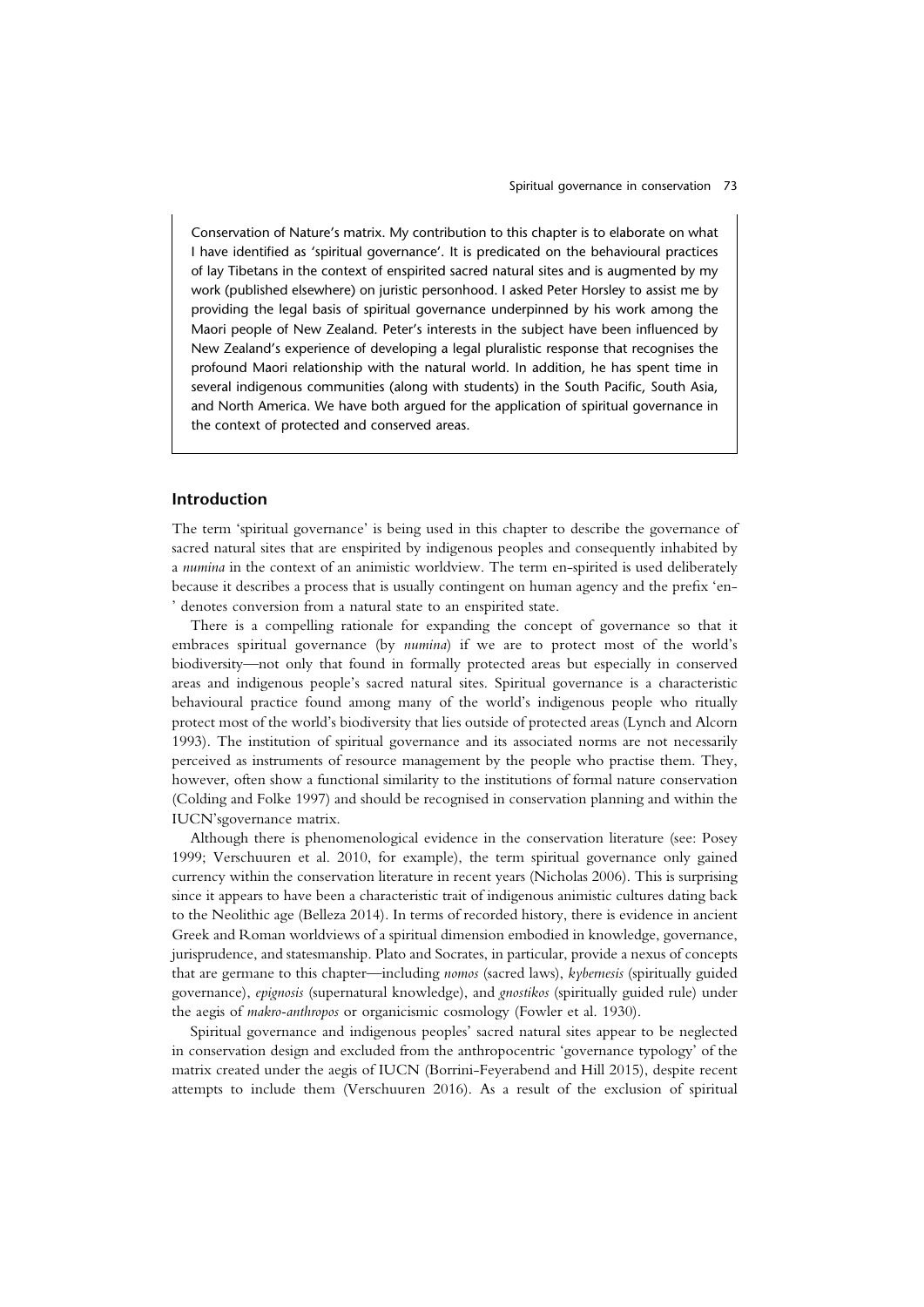governance, the governance of sacred natural sites of indigenous peoples is incorrectly classified on the basis of human agency or proxy rather than supernatural agency. Furthermore, conservationists often regard sacred natural sites as small isolated pockets of biodiversity, while in reality they are nodes in a much larger ecological network and an integral part of the social fabric that permeates the whole landscape or territory (Verschuuren et al. 2010). Spiritual governance is an important social-cultural mechanism that explains the extent of the spiritual dimension in context of the wider landscape.

# **The theoretical basis for non-anthropogenic approaches to governance**

Governance has become 'disenchanted' (Weber 2009) and anthropocentrised since the Age of Reason and the Enlightenment. We argue that the concept of governance as it is applied in protected and conserved areas needs to be expanded if indigenous peoples' sacred natural sites are to be appropriately protected. Since the development of a "systems view of life" (Capra and Luisi 2014: p. 12), there is paradigmic space for a range of new trajectories that are less anthropocentric than currently demonstrated in protected and conserved areas or those found in the IUCN matrix. Some of these trajectories appear to recognise other-thanhuman persons and resonate with animistic worldviews and spiritual governance. They include ecocentric and posthuman approaches.

*Ecocentric approaches*—namely, Earth Governance (Burdon 2011; Cullinan 2011) and rights of nature (Weston and Bollier 2013)—have proved successful in advancing the legal status of sacred natural sites (ACHPR 2017) and protecting rivers (Daly 2012), and they appear to provide the legal tools to ensure the integrity of protected and conserved areas. Earth governance (Burdon 2011; Cullinan 2011) appears to draw on Thomas Berry (1999) and is informed by De Chardin (2015). It does not resonate well with an animistic worldview or provide a platform for spiritual governance as defined in this chapter. The approach appears to be underpinned by panentheism or monistic pantheism.

*Panentheism* assumes an intrinsic connection between all living things and the physical world and focuses on mystic advancement when all things will merge with the 'world soul'. Monistic pantheism has been referred to as "a form of monism" (Mercadante 2014), where all of reality is one substance (call it 'God' or Nature or the Universe, for example), and there are no personal or anthropomorphic Gods. Furthermore, pantheistic approaches "robs particular life forms (including *numina*) of their own measure of significance and agency" (Plumwood 2002: p. 128) and "erases the particularity of place and ecosystem, the diversity of life, the distinctiveness of culture and of ecological life strategies" (Northcott 1996: p. 113).

*Posthuman approaches* embrace other-than-human persons and include cosmotheandric (Panikkar 1993), new animism (Harvey 2006), and pluriversal (Escobar 2008). Although cosmotheandric spirituality (Panikkar 1993) embraces other-than-human persons, it is a manifestation of panentheism. It merges the natural, the divine, and the human by dynamically unifying them in a mystic experience of triadic oneness existing on all levels of consciousness and reality. Attempts have been made to apply cosmotheandric 'reality' in the context of indigenous people (Hall and Hendriks 2013) on the basis of a triadic cosmology—a "deep connection" with "nature" and the "natural mysticism of Indigenous people" (Hall and Hendriks 2013). The concept of 'natural mysticism' was developed by the contemplative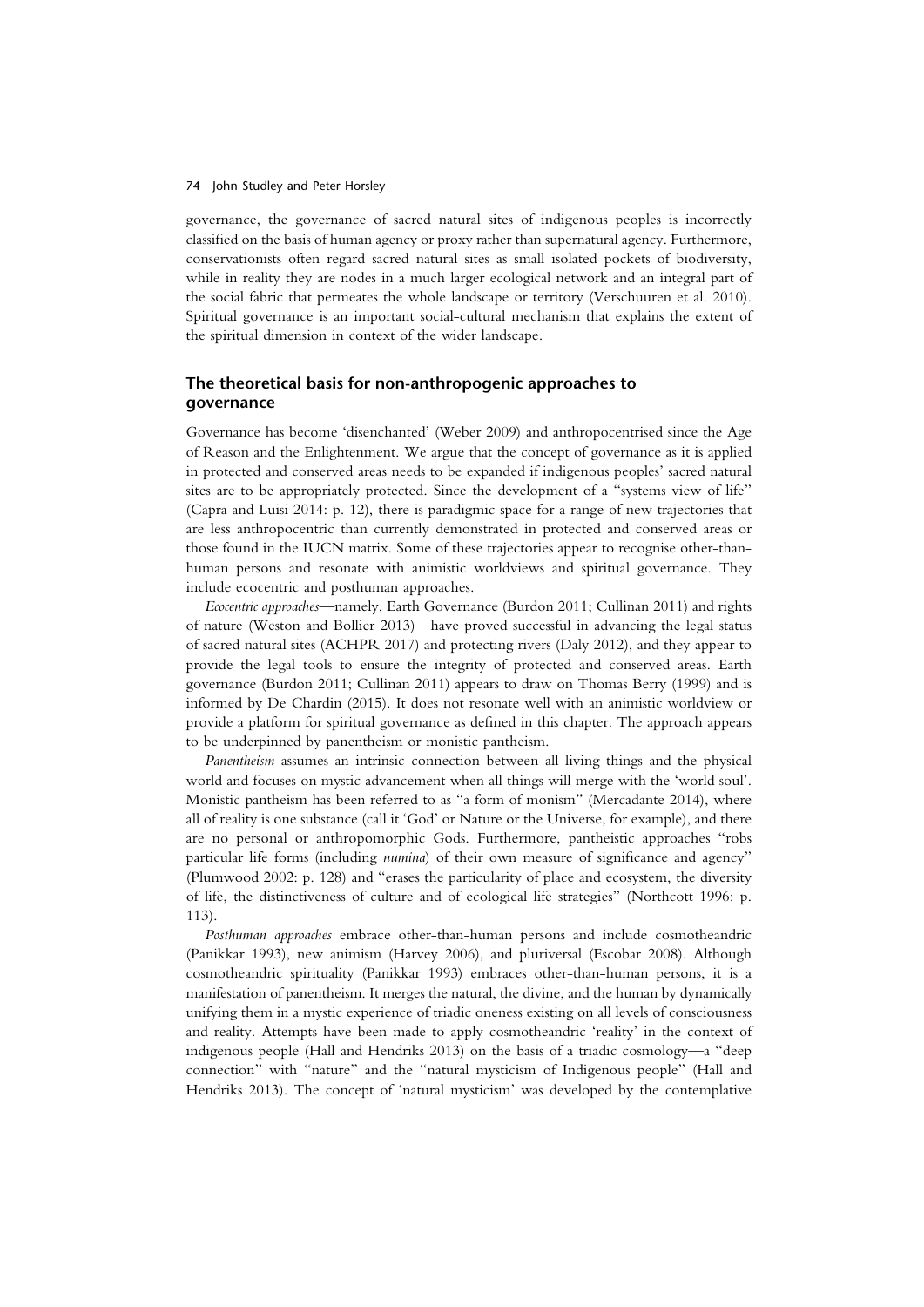mystic Wayne Teasdale (2010) as a means of including indigenous people under the aegis of 'universal spirituality'. His mystic vision is predicated on the conflation of all spiritual traditions leading to unification with nature. There is very little evidence that most indigenous lay people engage in any form of self-induced mystic states, and it is arguable if shamans or trance mediums are true mystics (Hitchcock et al. 1976) or that spirit possession can be equated to a mystical experience (Schmidt and Huskinson 2010). Furthermore, most indigenous people usually assume that the world is more than human and recognise a world where many worlds fit and any "deep connection" between the human-natural-spiritual worlds is predicated on an ontic "lived experience" that is consistent with animism (Ingold 2000: p. 12).

*New animism* (Harvey 2006) only exhibits partial resonance with the worldview of most of the local people who protect their sacred natural sites. The emphasis of new animism is on knowing how to behave appropriately with other-than-human persons but who "are only alive when participating in a relationship but not as a result of a *numina* taking up residence" (Whitehead 2013: p. 88). This contrasts with most animistic societies where enspirited entities remain enspirited and the resident *numina* remain active (in governance) for at least a year, although if they are ignored the *numina* can eventually become displaced (Ramble 2008).

The *pluriversal worldview* (James 1977) challenges Western hegemony and universality; a nature-culture dichotomy; monophasic epistemologies; unitary ontologies; and monistic one world myopia found, for example, in panentheism. It creates space for the acceptance of multiple worlds invoking alternative ways of knowing and being in different worlds (Baksh and Harcourt 2015). This does not imply any diminished significance of the anthropos. Instead, it signals the significance of all the various agencies that together make up the pluriverse in which humans reside and act. Recognising the proliferation of human and nonhuman agencies, it admits the possibility not only that we have "never been modern" (Latour 2012) but of the existence of the "more than human world" (Escobar 2008). The concept of the pluriverse is drawn from and resonates with an indigenous relational worldview that recognises a "world where many worlds fit" (Stahler-Sholk 2000). The concept is being harnessed by indigenous groups to re-work conservation ideas and practice (de la Cadena 2010). The pluriversal worldview is not leading to a cultural clash with a universal worldview, but it is providing "a certain freedom to modify, appropriate, and reappropriate without being trapped in imitation" (Minh-ha 2014: p. 161).

In order to understand the form and meaning of another society's institutions and governance regimes, one must relate them to the local cultural context, not to one's own society (Ebehard 2009). The institutions that underpin indigenous people's sacred natural sites are animistic, and posthuman approaches, rather than ecocentric, appear to resonate optimally with spiritual governance regimes and local beliefs. There are dangers of replacing exogenous conservation practices based on anthropocentrism with exogenous ecocentrism. The latter are earth-centred and monistic and do not embrace the spirit-centred beliefs or organicismic worldview that are essential features underpinning the ritual protection of indigenous sacred natural sites.

It is important for conservation planners to understand the philosophies and behavioural practices of the local people who live close to protected and conserved areas in order to secure their full cooperation.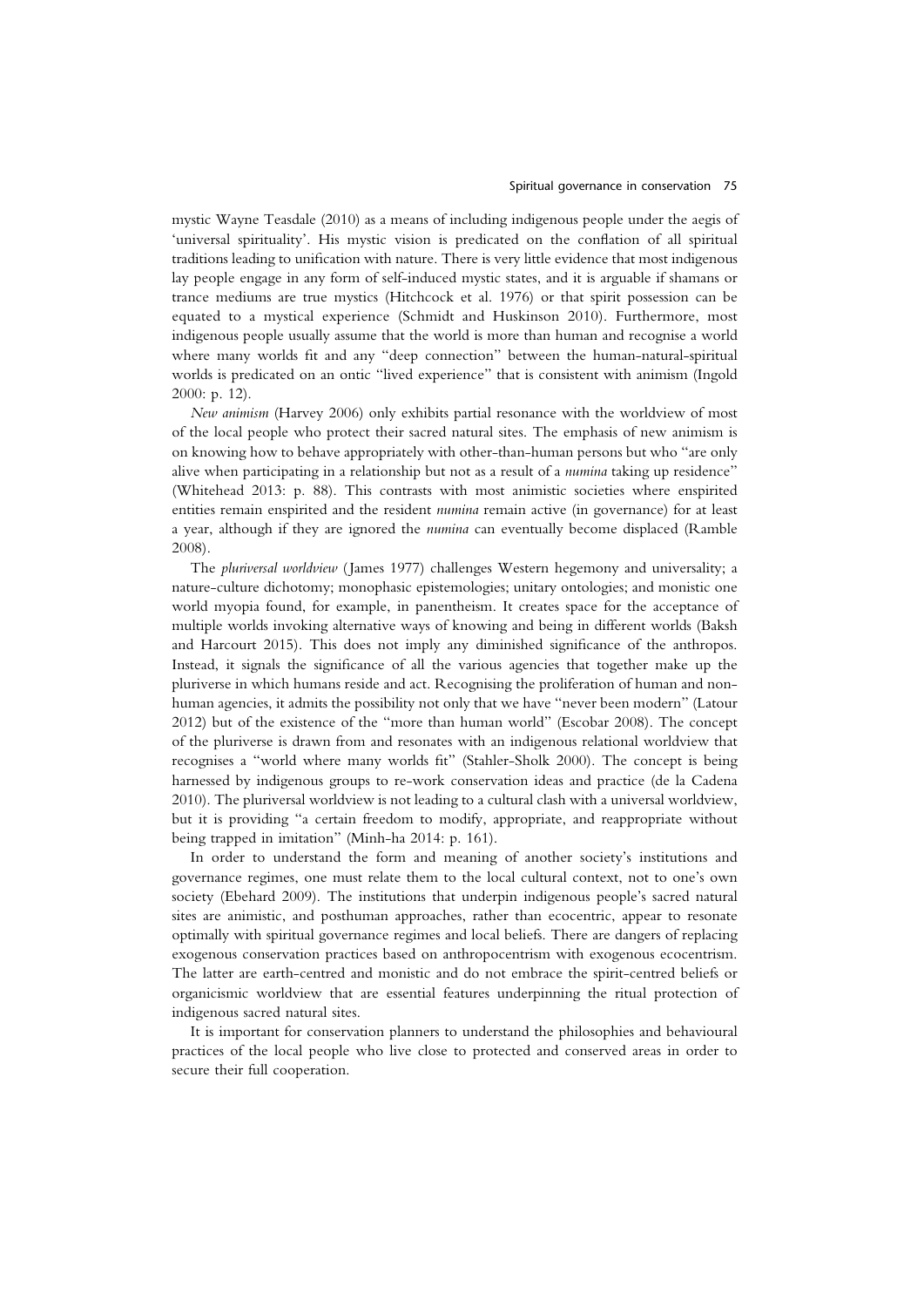# **Spiritual governance of Indigenous peoples' sacred natural sites as a behavioural practice in southwest China**

In this section, the defining characteristics of anthropocentric governance will be used as a template to describe spiritual governance in southwest China. These address the following: ownership, purpose, interaction between actors, decision-making, and the reproduction of norms and institutions (Hufty 2011).

The term spiritual governance has only been co-opted recently when it became evident as a behavioural interactive practice between humans and their *numina* (Studley 2005). When a Tibetan farmer in the Upper Yangtze was asked if there was a connection between environmental protection or nurture and his religious beliefs, he responded in the following way:

If we protect [and nurture] the abode [the middle slopes of a local mountain] and property [bio-physical resources] of *Jo Bo* [meaning Lord, ruler and elder brother in Tibetan], he will be happy and bless us with good health, good crop yields, and wise leadership. If not, he will be angry and cause sickness, calamity, crop failure, and disaster upon us and our community.

The farmer (Figure 5.1 on far right) went on to describe the role of *Jo Bo*, the resources, and villages he had jurisdiction over, and the geospatial extents of his mountain fastness, which corresponds to a sacred natural site.



**FIGURE 5.1** Tibetan family at Honsa village, Upper Yangtze, Sichuan Province, China *Photo credit*: John Studley (1999).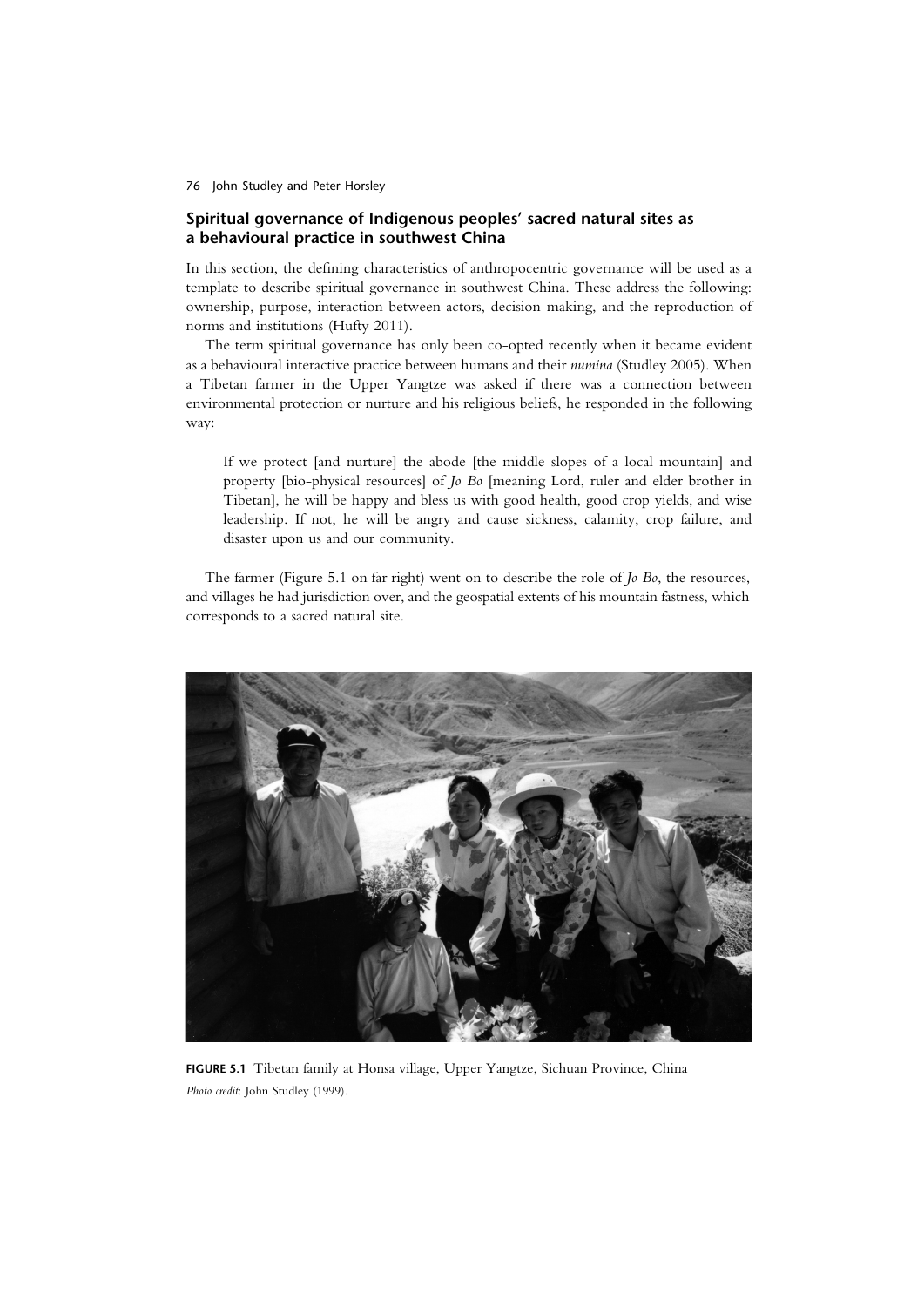#### Spiritual governance in conservation 77

It took time to identify that *Jo Bo* was a *numina* (*gzhi bdag* in Tibetan) and is classified on the basis of Tibetan scholarship under the aegis of "*mi-chos*" or the "religion of men" (Stein 1972: p. 192). It was, however, possible to draw some tentative observations from the discussion with the farmer. The 'cult of *Jo Bo*' is a distinctive expression of the animistic cultural pole of Tibetan lay society which is differentiated from the Tibetan Buddhist pole (Karmay 1998) and is predicated on contractual reciprocity (between villagers and *Jo Bo*). *Jo Bo* appears to be both owner and custodian of his mountain domain and its biophysical resources and is seemingly solely responsible for its governance. *Jo Bo*'s jurisdiction is normative, administrative, and territorial; the associated *sui generis* norms are recognised by local people; and his "super-personhood" (Coggins and Zeren 2014: p. 210) is made manifest to them through anthropomorphic characteristics and kinship title. The protection and nurturance of *Jo Bo*'s domain appears to result in biodiverse habitats and the act of ritual protection to be an exemplar of behaviour that mimics explicit environmental protection.

It took further research (Studley 2005, 2014) to establish that the comments made by the farmer in 1999 were not a 'one-off '. In reality, spiritual governance appears to be part of a pattern of behaviour that is common across the lay Tibetan world.

Spiritual governance is autochthonous (native) and predicated solely on the agency of a *numina* (or *gzhi bdag*) that as owners hold absolute power and authority. The *numina* decide on the objectives of governance and their pursuance and orchestrate through intermediaries the decision-making process. Spiritual governance has more resonance with the spiritually guided governance of Plato (Fowler et al. 1930) than the anthropocentric governance found in the international development literature (UNESCAP 2009) or in the conservation literature (Borrini-Feyerabend and Hill 2015).

The *gzhi bdag* that inhabit the sacred natural sites of Indigenous Tibetans are not only place owners (*gzhi* = place), but as *bdag* [*po*], meaning 'Lords' or 'Governors', they hold absolute power and authority (Mills 2003) of the mountain abodes which they have dominion over.Their power extends to their genealogical titles, which suggest a strong sense of spiritual kinship with humankind. Furthermore, they are *de jure/de facto* custodians of all the biophysical resources within their domain (Studley 2005). Their *modus operandi* of interaction with humankind is predicated on contractual reciprocity in which humankind does not hold a place of natural authority. The *gzhi bdag* agree to provide patronage, governance, blessing, and protection if humankind honours and appeases them regularly and complies with their behavioural expectations in terms of protecting their property (including flora and fauna) especially when visiting their abode (Studley 2014).

The primary objective of governance by all the 'actors' is predicated on the maintenance of equilibrium between the human, biophysical, and spirit world. Actors in this case typically include the *numina* (*gzhi bdag*), headmen, villagers, "spirit-helpers", trance-mediums, divination masters, and, on occasion, Tibetan doctors and Lamas. It is evident from field research (Studley 2014) in northwest Yunnan that most human actors attempt to interact with *numina* on the basis of contractual reciprocity—in return for patronage, governance, protection, and blessing (see Figure 5.2).

The *gzhi bdag* make most of the decisions in terms of what constitutes acceptable behaviour; if a new intervention constitutes a 'disturbance'; if honouring and appeasement is adequate; if restitution is apposite; if the domain and biophysical resources are being adequately protected; if trespassing has occurred; and if grazing and the collection of minor forest products is within acceptable limits. The human actors engage in ritual enquiry with the help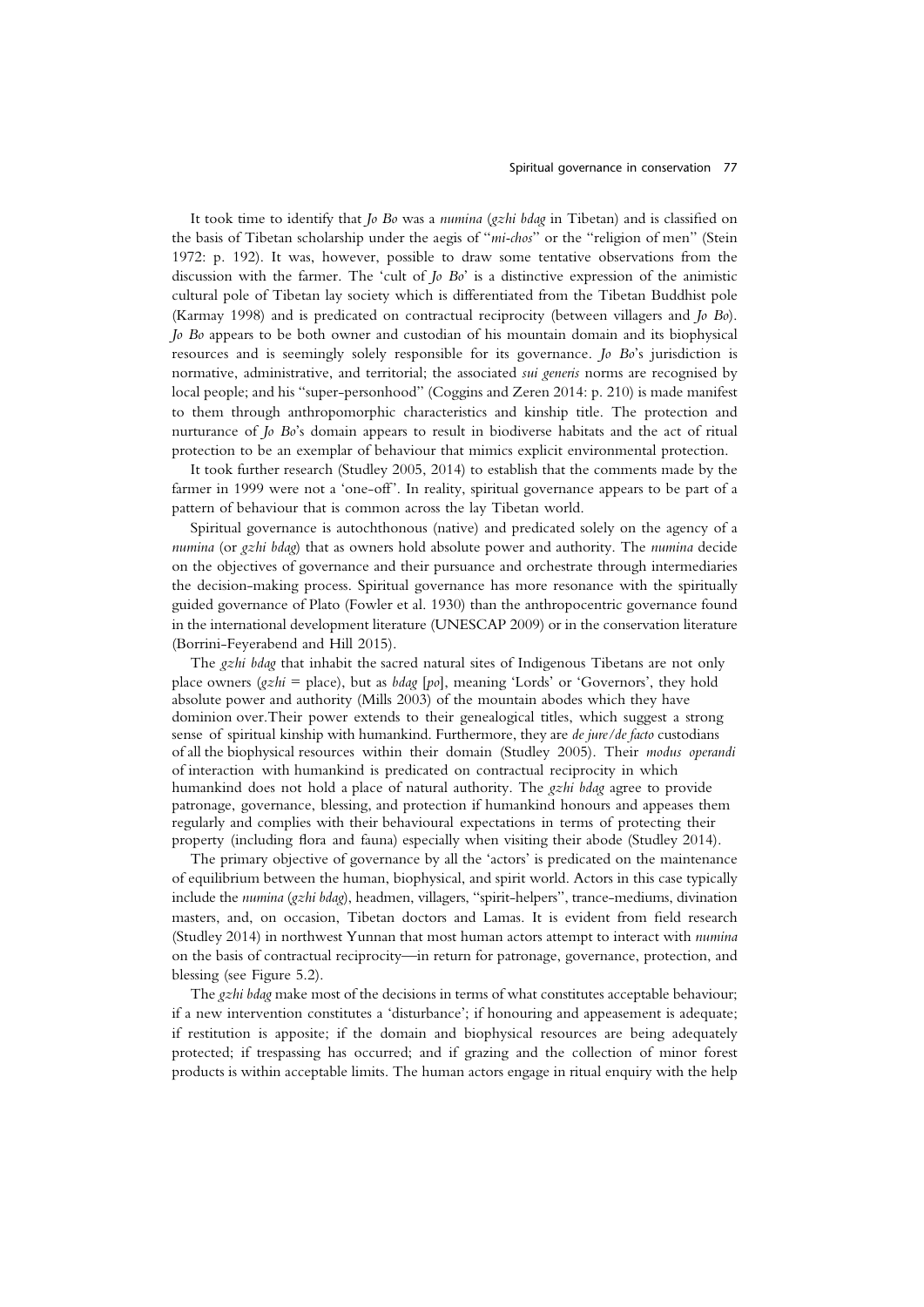

**FIGURE 5.2** A crack shot hunter turned protector after receiving a theophany of a serow (*Capricornis milneedwardsii*) with a white 'mane', which he failed to shoot eight times, and a theophany of a young monk dressed in white near Upper Yubeng, Yunnan Province

*Photo credit*: John Studley (2013).

of a trance medium or divination specialist in response to a vision, trance, omen, theophany, or calamity in order to decide if *numina* are upset with them—if so which *numina*, what offence has been committed, and what types of restitution are required.

Although *gzhi bdag* are autocratic in terms of governance, they are dependent upon the human actors to re-enspirit their domain by engaging in invocation rituals and liturgies. Reenspiriting must be done at least on an annual basis by the community, and *gzhi bdag* must be invoked by name and their terrestrial abode re-designated and re-inscribed geospatially through ritual demarcation (Coggins and Zeren 2014). If not, the *gzhi bdag* will become displaced and de-territorialised and lose their power, status, authority, and patronage (Ramble 2008).

Currently the intergeneration transmission of norms and institutions (including the ritual protection of sacred natural sites of Indigenous peoples) is threatened in Tibetan lay society by *ex situ* formal primary education, Buddhicisation, mass tourism, economic development, forced re-settlement, alien ideologies, and philosophies (Studley 2014), and most recently intensified urbanisation (Roche et al. 2017). Almost inevitably, these threats will undermine the ability of lay Tibetans to ritually protect their sacred natural sites (and its biodiversity) and is already leading to the abandonment of mountain deities (Limusishiden 2014).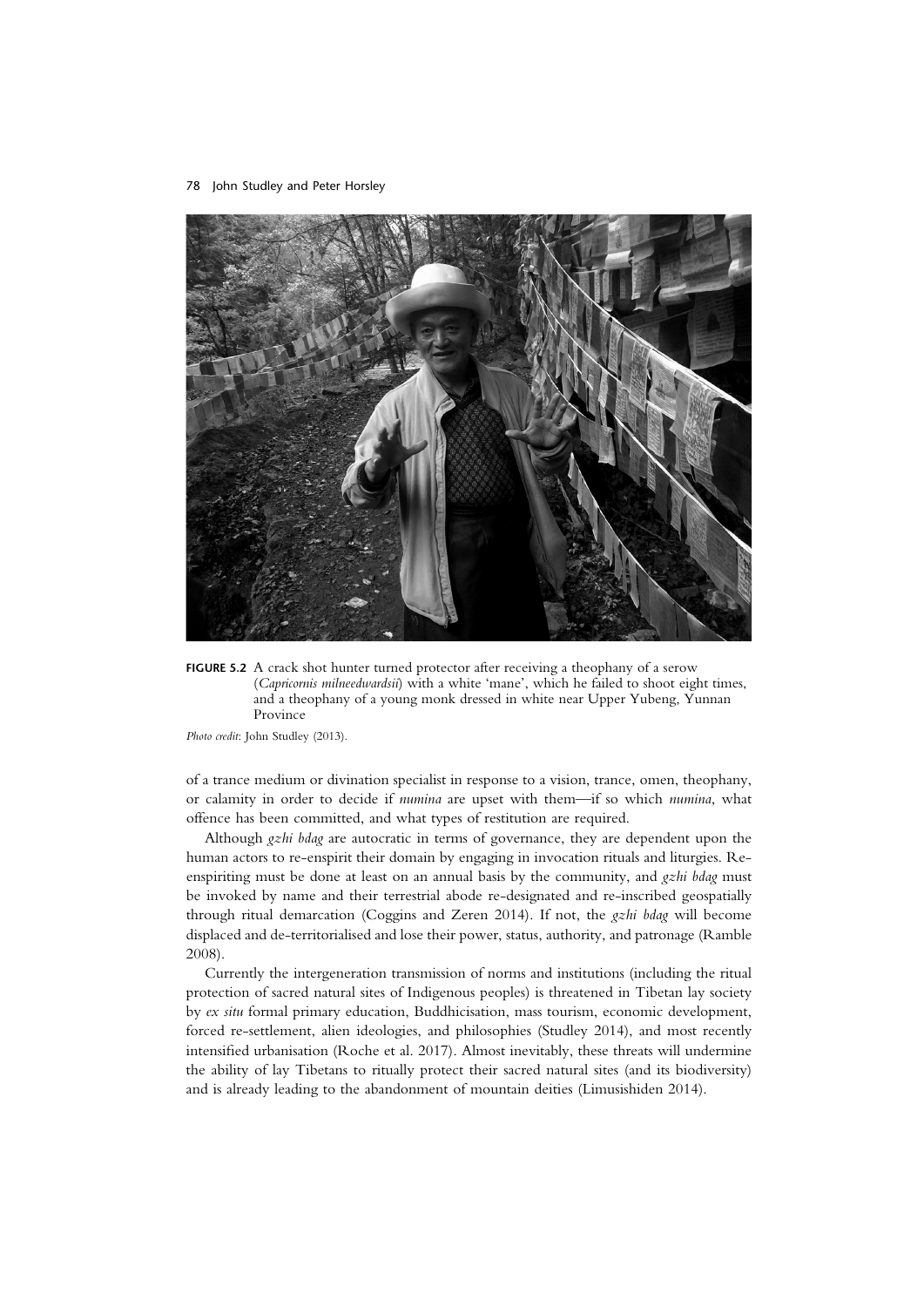## **The legal basis for spiritual governance**

Spiritual governance systems are supported by a nexus of "plurilegal" (Symeonides 2014: p. 186) or "polycentric" (Ostrom 1972) expressions of late modern law which represent the current debate. These include customary governance, *sui generis* norms and taboos, earth jurisprudence, and the rights of indigenous people, nature, and juristic persons. These expressions are informed by a complementary focus on growing concern—the place of spiritual traditions and insights as necessary norms to guide human activities in protected and conserved areas.

There have been increasing calls for international recognition of sacred natural sites and their associated governance systems (see: Verschuuren et al. 2017) and a number of legal precedents at national and regional levels. In May 2017, the African Commission on Human and Peoples' Rights resolved to "protect sacred natural sites and territories" (ACHPR 2017: Clause 44(iv)) predicated on a call from Gaia Foundation and African Biodiversity Network requesting "legal recognition of sacred natural site and territories and their customary governance systems" (ABN 2016).

A common thread within the current debate is the acknowledgement and recognition of original and *a priori* laws and governance systems that are rooted in the ancestral sacred natural sites and territories and predicated on a spiritual connection with the earth that provides the inhabitants with their basis of customary law, norms, institutions, sources of knowledge, and morals and traditions—as well as intergenerational learning. Among most indigenous people, spiritual governance (of sacred natural sites) is articulated in *sui generis* norms that are "one of a kind" and enjoined by a spirit or by "dreamtime" beings that are law-givers (Hinton et al. 2008). Such norms are often referred to as 'taboos' by anthropologists, a term derived from the Polynesian (*tabu*) or Maori (*tapu*) (see: Flexner et al., Ch. 17, this volume). Taboos are "invisible" examples of informal institutions, where norms, rather than statutory laws, guide human behaviour and conduct towards the natural environment (Colding and Folke 1997).

The recognition of indigenous rights and legal pluralism has become acceptable under both international law and state domestic laws in many nations worldwide (Forsyth 2007). In Aotearoa New Zealand, for example, Indigenous cultural rights of Maori (including their special relationship with the natural world) have been recognised and upheld in legislation, court decisions, Waitangi Tribunal reports, and policy frameworks since the 1990s. These rights include recognition of spiritual values, Maori cosmological beliefs such as guardian spirits, relationships with spiritually and culturally significant sites and resources, and statutory mechanisms to recognise and restore local cultural authority over rivers, lakes, and national parks (Magallanes 2015). The more recent examples (see: Studley 2017) used legislation (based on prior negotiations between the tribes and the government) to create juristic personhood status that reflects a Maori spiritual worldview in which nature is an ancestor with a clear intention that local communities can better implement protection responsibilities if the ancestors are 'named'.

Two Indian court decisions in respect of the Ganga and Yamuna rivers (Salim 2017) and their Himalayan watershed catchment (Miglani 2017) used similar approaches to emphasise the religious and cultural importance of the sacred rivers and the responsibility of the state to protect them. They awarded juristic personhood status to the rivers and mountain terrains and appointed guardians to ensure protection, with a court oversight role. The Indian courts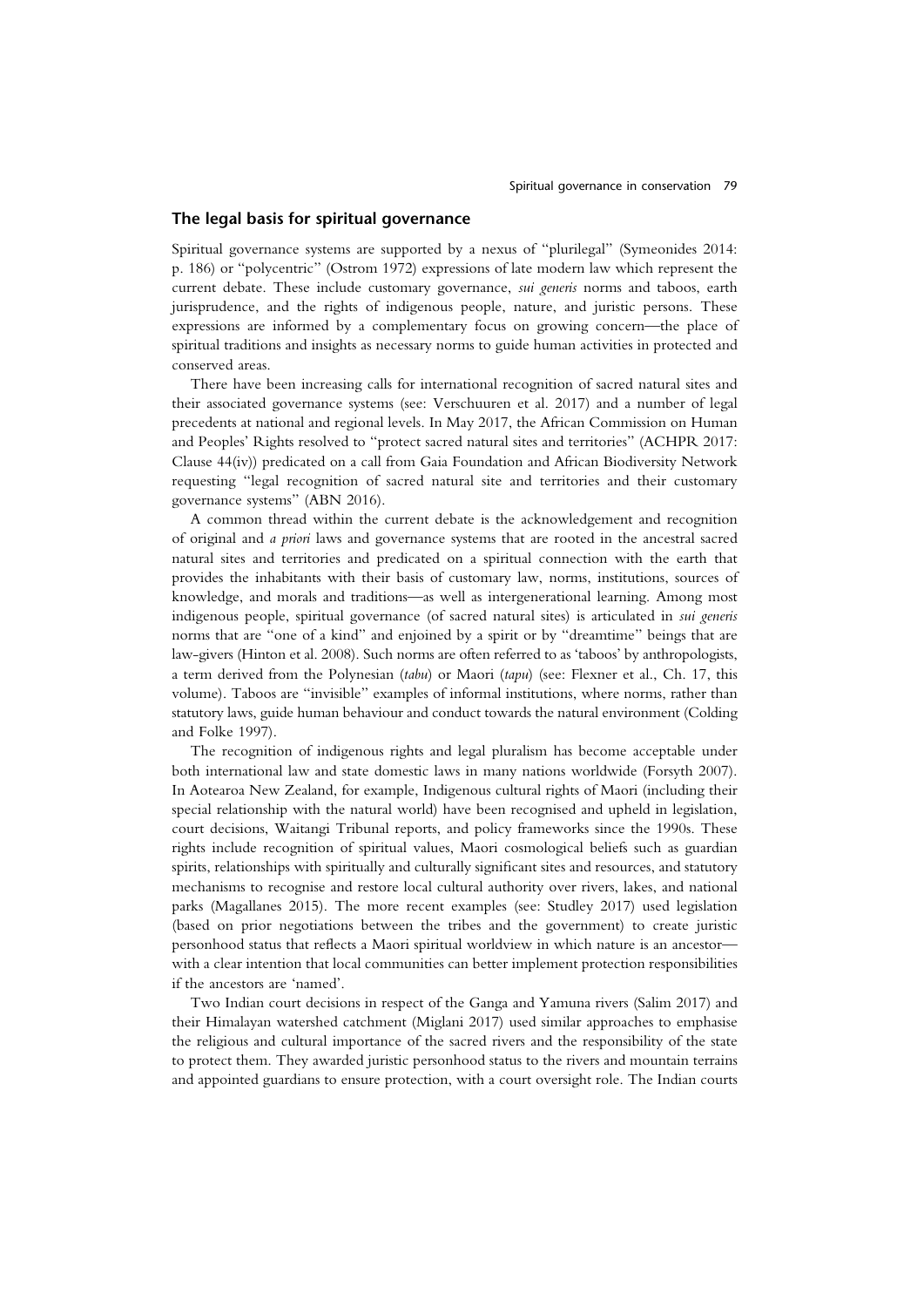invoked their inherent common law *parens patriae* jurisdiction to require the state to carry out its protection responsibilities—a role normally used to enable the state to act as the parent of any child who needs protection.

The granting of juristic personhood to natural entities (Studley 2017) is important and germane. A juristic person refers generally to an entity or a legal subject that is not a human being but one on which society has decided to recognise as a "subject of rights" and has conferred on them duties and obligations (Shelton 2015). Duties and obligations typically include capacity to sue and be sued, ownership and disposal of property, and the receiving of gifts and legacies (de Vos 2006). The legal implications of conferring 'duties' upon otherthan-human entities is not without precedent, given that Colonial Judges in India granted legal status and standing to enspirited idols in 1925 (Mullick v. Mullick 1925). This legislation potentially provides the judiciary with the precedent and the legal tools (Totten 2015, author's emphasis) to grant 'juristic personhood' to sacred natural sites of indigenous peoples, thereby endorsing the contractual 'obligation' of the resident *numina* in exercising spiritual governance over the sacred natural site (which they are already doing).

Legal provisions recognising the Rights of Nature include constitutions, national statutes, and local laws. Additionally, new policies and resolutions are pointing for the need of a legal approach that recognises the rights of the earth to well-being. The 2008 *Constitution of Ecuador* (Ecuador National Assembly 2008) recognised the rights of nature based upon the values articulated by their Indigenous peoples. In 2015, the UN General Assembly adopted resolution 70/208 (UN 2015), acknowledging Earth Jurisprudence in advancing Harmony with Nature, and in 2016, a virtual dialogue took place on topics including law, policy, and governance from an Earth jurisprudence approach. The IUCN has also been active with resolutions on the rights of nature—secured in Oslo 2016, Rio de Janiro 2016, and Jeju 2012 (UN n.d.), for example.

Importantly for spiritual governance, late modern law provides paradigmic space for a break with traditional monolithic statutory legal regimes and a renaissance of polycentric systems of law (Grzeszczak and Karolewski 2012) and governance (Nagendra and Ostrom 2012). Polycentric law is a generic term covering multiple legal regimes including non-state law, private law, *sui generis* norms, and customary law (Sheleff 2013). Polycentric governance is characterised by a network where multiple independent actors (including non-human ones) order their relationships with one another under a general system of rules or norms (Ostrom 1972).

In recent decades, the environmental debate has expanded its focus from the adoption of ethical obligations towards nature in order to embrace spiritual values that are a key dynamic in understanding the root of environmental degradation and the need for a renewed sense of wonder and *topophilia* for the natural world (Tuan 2013). Other scholars are actively exploring the spiritual and sacred realms of nature (Sponsel 2012), providing perspectives that support spiritual governance expressions in the context of protected and conservation areas.

The spiritual dimension is an important argument for many protected and conserved areas but is rarely made. Spirituality defines the relationships of indigenous peoples with their environment; it helps construct social relationships and gives meaning, purpose, and hope to life. It is not separated from everyday activities, but rather it is an integral, infused part of the whole of a community's perceptions and understandings. For many local communities, the spiritual relationships with sacred sites are the most compelling argument for protection.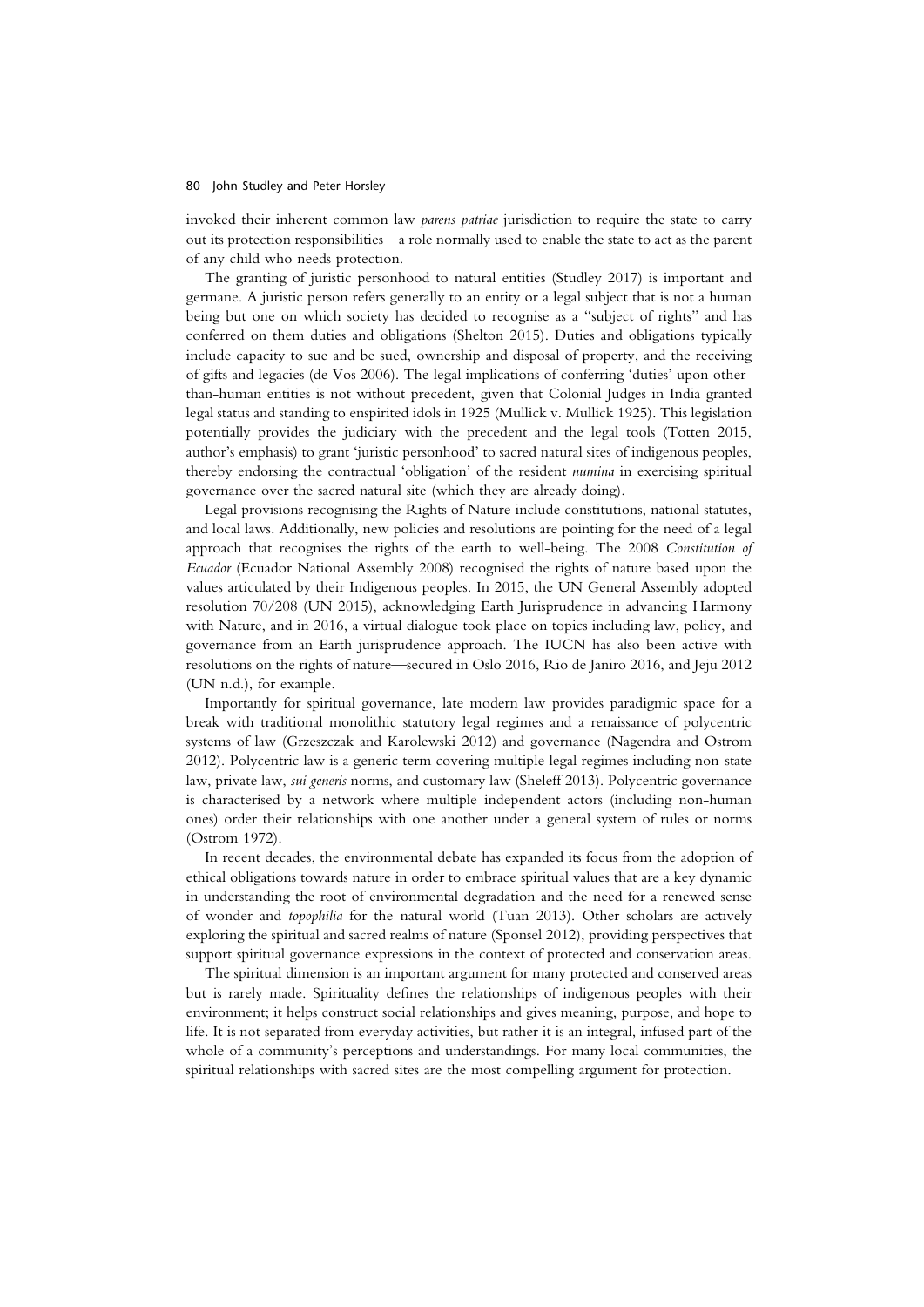# **Discussion**

To bring the other-than-human dimension into the governance of protected and conserved areas, there is a need to "move beyond anthropocentric governance" (Moo 2015: p. 42) and address polycentric governance. Both ecocentric and posthuman approaches provide polycentric alternatives to a regime that silences the non-human—although only pluriversal approaches appear to resonate optimally with animistic worldviews and make space for spiritual governance.

Currently, there are only four protected area governance types recognised by the IUCN: namely, governance by government, shared governance, private governance, and governance by indigenous people and local communities (Borrini-Feyerabend and Hill 2015). None of the four types address the other-than-human in general and spiritual governance of sacred natural sites in particular.

Although the term 'spiritual governance' did not exist in the conservation lexicon until recently, it was observable as a behavioural practice under the aegis of spiritual agency in enspirited sacred natural sites. As a result, it was co-opted and infused with indigenous meaning (Studley and Awang 2016) and has since gained currency in the conservation literature (Verschuuren 2016)—hopefully leading to its acceptance as a governance type by IUCN.

# **Conclusions**

Spiritual governance appears to offer an alternative trajectory of governance that is particularly applicable in the context of animistic societies and to enspirited sacred natural sites, as well as protected and conserved areas. Exploring this avenue will be an exciting endeavor,all the more so given that other-than-human entities are being increasingly recognised as 'juristic persons' with legal standing and duties and obligations.

Legal pluralism and *sui generis* norms are being increasingly recognised both nationally and internationally and augmented by the recent legislation on juristic personhood. It is apparent that the judiciary has all the legal tools to recognise spiritual governance by *numina* as an obligation and the associated *sui generis* norms as valid local expressions of polycentric law on par with statutory law.

In order to bring national and international recognition to both sacred natural sites and spiritual governance, the IUCN governance matrix appears to require updating (as suggested by Verschuuren 2016) to include a particular governance type of spiritual governance. Furthermore, we argue that protected and conserved areas should be re-mapped to include any sacred natural site—and any associated *sui generis* norms should be recorded. Steps should be taken to ensure that all enspirited sacred natural sites are potential candidates for juristic personhood, and the resident *numina* are mandated on the basis of contractual reciprocity to engage in spiritual governance.

In the final analysis, for spiritual governance to become effective in the context of protected and conserved areas, it is imperative that governance guidelines are predicated on a pluriversal worldview and polycentric legal regimes and that conservationists embrace the same. Only then can the full support of most local people be optimised and a biocultural tradition that is millennia old be enhanced.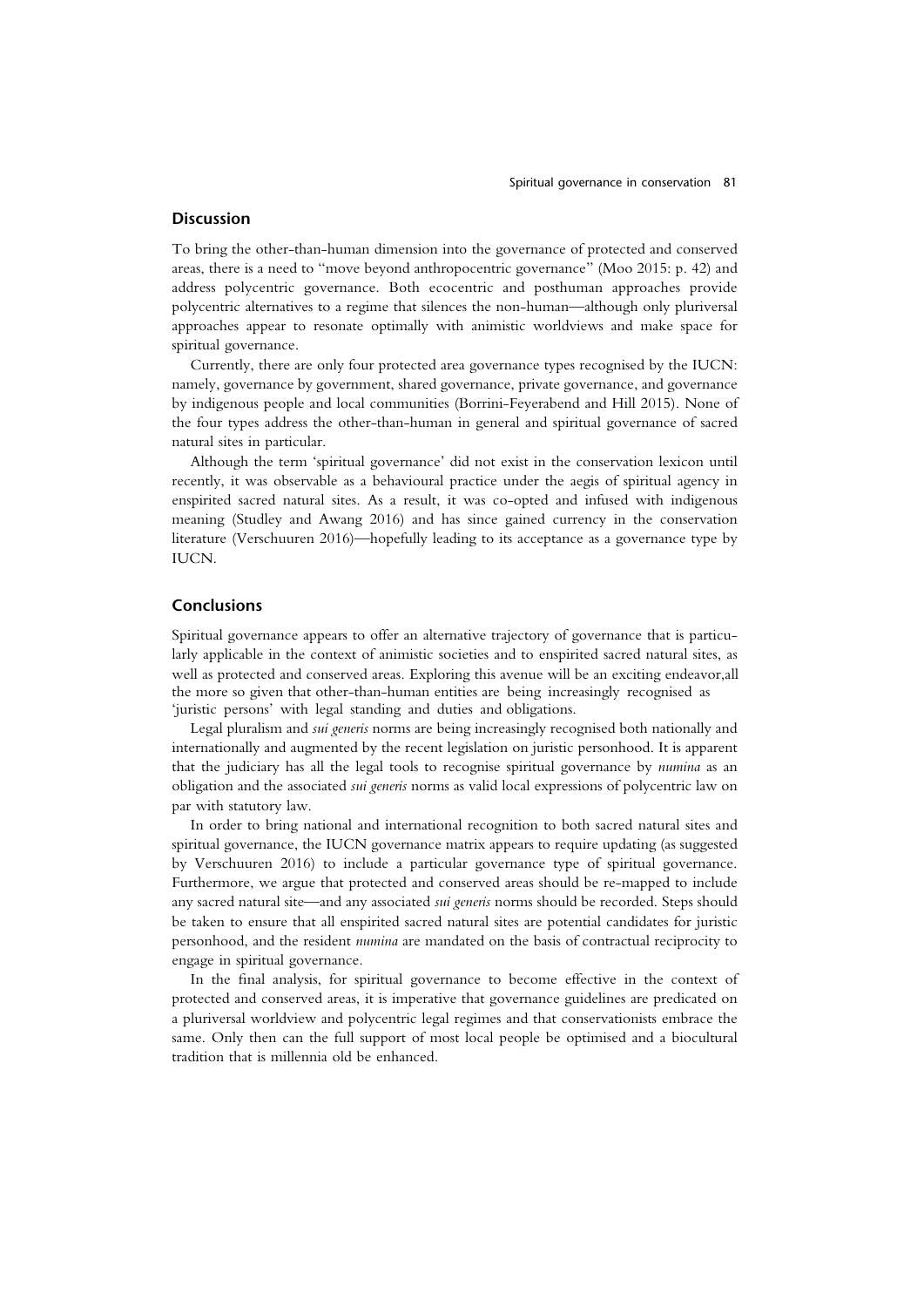#### **References**

- ABN (African Biodiversity Network). (2016). *Call to African Commission*. Available from: http://africanbio diversity.org/call-to-african-commission/ (Accessed July 2017).
- ACHPR (African Commission on Human and Peoples' Rights). (2017). *Final Communiqué of the 60th Ordinary Session of the African Commission on Human and Peoples' Rights*. Banjul, Gambia: ACHPR.
- Baksh, R. and Harcourt, W. (2015). *The Oxford Handbook of Transnational Feminist Movements*. Oxford: Oxford University Press.
- Bellezza, J.V. (2014). *The Dawn of Tibet? The Ancient Civilization on the Roof of the World*. London: Rowman and Littlefield.
- Berry, T. (1999). *The Great Work: Our Way to the Future*. New York: Bell Tower.
- Borrini-Feyerabend, G. and Hill, R. (2015) 'Governance for the conservation of nature'. In: G. L. Worboys, M. Lockwood, A. Kothari, S. Feary and I. Pulsford (eds), *Protected Area Governance and Management*, Canberra: ANU Press, pp. 169–206.
- Burdon, P. (2011). *Exploring Wild Law: The Philosophy of Earth Jurisprudence*. Adelaide, Australia: Wakefield Press.
- Capra, F. nd Luisi, P.L. (2014). *The Systems View of Life: A Unifying Vision*. Cambridge: Cambridge University Press.
- Coggins, C. and Zeren, G. (2014). Animate landscapes: Nature conservation and the production of agropastoral sacred space in Shangrila. In: C. Coggins and E.T. Yeh (eds), *Mapping Shangrila: Contested Landscapes in the Sino-Tibetan Borderlands*. Seattle, WA: University of Washington Press, pp. 205–228.
- Colding, J. and Folke, C. (1997). *Conservation Ecology: The Relations among Threatened Species, Their Protection and Taboos*. Stockholm, Sweden: The Resilience Alliance.
- Cullinan, C. (2012). *Wild Law: A Manifesto for Earth Justice*. Totnes, England: Green Books.
- Daly, E. (2012). The Ecuadorian exemplar: The first ever vindications of constitutional rights of nature. *Review of European Community & International Environmental Law* 21(1), 63–66.
- De Chardin, P.T. (2015). *The Phenomenon of Man*. Morrisville, NC: Lulu Press.
- De la Cadena, M. (2010). Indigenous cosmopolitics in the Andes: Conceptual reflections beyond "politics". *Cultural Anthropology* 25(2), 334–370.
- Ebehard, C. (2009). Law and anthropology in a 'glocal world'—the challenge of dialogue. In: M. Freeman and D. Napier (eds), *Law and Anthropology Current Legal Issues*. Volume 12. Oxford: Oxford University Press, pp. 67–88.
- Ecuador National Assembly. (2008). *Ecuador: 2008 Constitution in English*. Available from: http://pdba.georgetown.edu/Constitutions/Ecuador/english08.html (Accessed April 2017).
- Escobar, A. (2008). *Territories of Difference: Place, Movements, Life*. Durham, NC: Duke University Press. Forsyth, M. (2007). A typology of relationships between State and non-State justice systems. *Journal of Legal Pluralism* 39(56), 67–112.
- Fowler, H., Lamb, W., Bury, R., and Shorey, P. (1930). *Plato in Twelve Volumes*. Portsmouth, England: Heinemann.
- Grzeszczak, R. and Karolewski, I.P. (2012). *The Multi-level and Polycentric European Union: Legal and Political Studies*. Münster, Germany: LIT Verlag.
- Hall, G. and Hendricks, J. (2013). *Dreaming a New Earth: Raimon Panikkar and Indigenous Spiritualities*. Eugene, Oregon: Wipf and Stock.
- Harvey, G. (2006). *Animism: Respecting the Living World*. New York: Columbia University Press.
- Hinton, M., Rigney, D., and Johnston, E. (2008). *Indigenous Australians and the Law*. London: Routledge.
- Hitchcock, J, Jones, R., and Beegun, H. (1976). *Spirit Possession in the Nepal Himalayas*. Oxford: Aris and Phillips.
- Hufty, M. (2011). Investigating policy processes: The governance analytical framework. In: U. Wiesmann and H. Hurni (eds), *Research for Sustainable Development: Foundations, Experiences and Perspectices*. Geographica Bernensia, Bern: University of Bern, pp. 403–424,
- Ingold, T. (2000). *The Perception of the Environment: Essays in Livelihood, Dwelling, and Skill*. London: Routledge.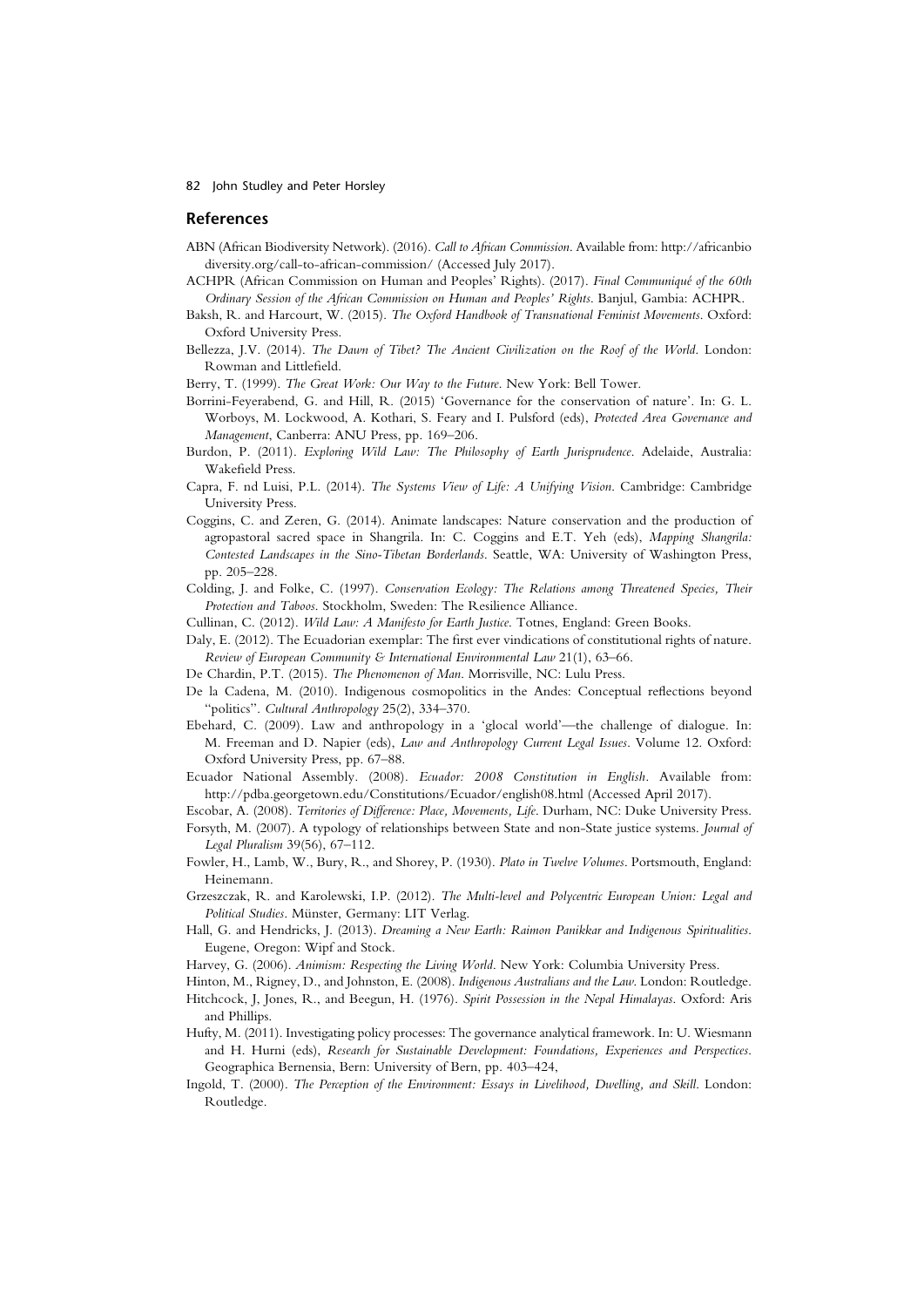James, W. (1977). *A Pluralistic Universe*. Volume 4. Cambridge: Harvard University Press.

Karmay, S. (1998). The cult of mountain deities and its political significance. In: S. Karmay (ed), *The Arrow and the Spindle, Studies in History, Myths, Rituals and Beliefs in Tibet*. Kathmandu, Nepal: Mandala Book Point, pp. 432–450.

Latour, B. (2012). *We Have Never Been Modern*. Cambridge: Harvard University Press.

- Limusishiden (2014). An abandoned mountain deity. *Asian Highlands Perspectives* 35, 159–193.
- Lynch, O. and Alcorn, J. (1993). Tenurial rights and community-based conservation. In: D. Western, M. Wright, M., and D. Strum (eds), *Natural Connections Perspectives in Community Based Conservation*. Washington, D.C.: Island Press, pp. 373–392.
- Magallanes, C. (2015). Maori cultural rights in Aotearoa New Zealand: Protecting the cosmology that protects the environment. *Widener Law Review* 21(2), 273–327.
- Mercadante, L.A. (2014). *Belief without Borders: Inside the Minds of the Spiritual but Not Religious*. Oxford: Oxford University Press.
- *Miglani v. State of Uttarakhand*. (2017). Writ Petition (PIL) No. 140 of 2015. Nainital, Uttarakhand, India: Uttarakhand High Court.
- Mills, M. (2003). *Identity, Ritual and State in Tibetan Buddhism: The Foundations of Authority in Gelukpa Monasticism*. London: Routledge.
- Minh-Ha, T.T. (2014). *When the Moon Waxes Red: Representation, Gender and Cultural Politics*. London: Routledge.
- Moo, E. (2015). The rights of nature? Bringing the non-human into global environmental governance. *Politik – University of New South Wales International Affairs Review* 2, pp. 42–44.

*Mullick v. Mullick*. (1925). *Pramatha Nath Mullick v. Pradhyumna Kumar Mullick and Another (PC)*: 1925 AIR (PC) 139: 1925(52) L.R.-I.A. 245. Bombay, Maharashtra, India: Bombay High Court.

Nagendra, H. and Ostrom, E. (2012). Polycentric governance of multifunctional forested landscapes. *International Journal of the Commons* 6(2), 104–133.

Nicholas, C. (2006). Indigenous spirituality and governance. *Indigenous Perspectives* 8(1), 43–50.

- Northcott, M.S. (1996). *The Environment and Christian Ethics*. Volume 10. Cambridge: Cambridge University Press.
- Ostrom, V. (1972). *Polycentricity*. Working Paper. Annual Meeting of the American Political Science Association, held 5–9 September 1972, Washington, D.C. Unpublished.
- Panikkar, R. (1993). *The Cosmotheandric Experience: Emerging Religious Consciousness*. New York: Orbis Books.
- Plumwood, V. (2002). *Feminism and the Mastery of Nature*. London: Routledge.
- Posey, D. (ed). (1999). *Spiritual and Cultural Values of Biodiversit*y. London: Intermediate Technology Publications.
- Ramble, C. (2008). *The Navel of the Demoness: Tibetan Buddhism and Civil Religion in Highland Nepal*. Oxford: Oxford University Press.
- Roche, G., Hillman, B., and Leibold, J. (2017). *Why Are So Many Tibetans Moving to Chinese Cities*? Available from: www.chinafile.com/reporting-opinion/viewpoint/why-are-so-man-tibetansmoving-chinese-cities (Accessed September 2017).
- *Salim v. State of Utarakhand*. (2017). *Salim v State of Utarakhand and Others* (2017) Writ Petition No. 210 of 2017(M/S). Nainital, Uttarakhand, India: Uttarakhand High Court.
- Schmidt, B.E. and Huskinson, L. (2010). *Spirit Possession and Trance: New Interdisciplinary Perspectives*. London: Bloomsbury Publishing.
- Sheleff, L.S. (2013). *The Future of Tradition: Customary Law, Common Law and Legal Pluralism*. London: Routledge.
- Shelton, D. (2015). Nature as a legal person. *VertigO la revue électroniqueen sciences de l'environnement*, Hors-série 22. DOI: 10.4000/vertigo.16188. Available from: http://vertigo.revues.org/16188 (Accessed September 2017).
- Sponsel, L. (2012). *Spiritual Ecology: A Quiet Revolution*. Santa Barbara, CA: ABC-CLIO.
- Stahler-Sholk, R. (2000). A world in which many worlds fit: Zapatista responses to globalization. In: *Globalization in the New Millennium? Perspectives from/for Latin America*. Latin American Studies Association (LASA), XXII International Congress, held 16–18 March 2000, Miami.